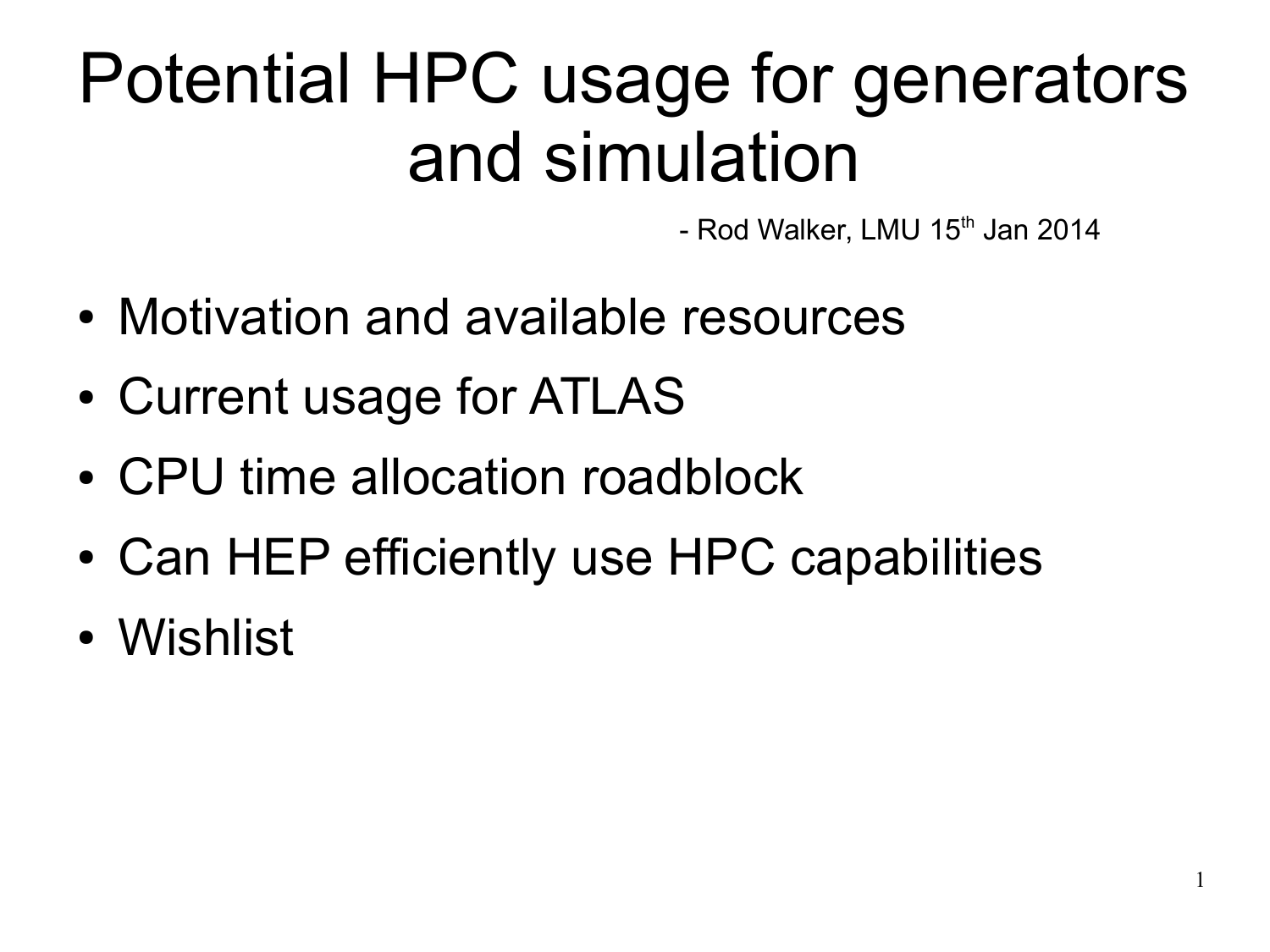## High Performance Computing

- Supercomputers to run massively parallel applications
- Historically used special architectures & OS's
	- e.g. BlueGene, Cray, SGI
- Latest competitive supercomputers are x86 based
	- familiar linux cluster, with fast interconnect(InfiniBand)
		- IB makes it more expensive  $(-20%)$  partially offset by bulk deal
	- OS's are RH-variants, SUSE
		- can run unmodified ATLAS binaries
- Examples of both BlueGene and x86 resources
	- *potentially* accessible to ATLAS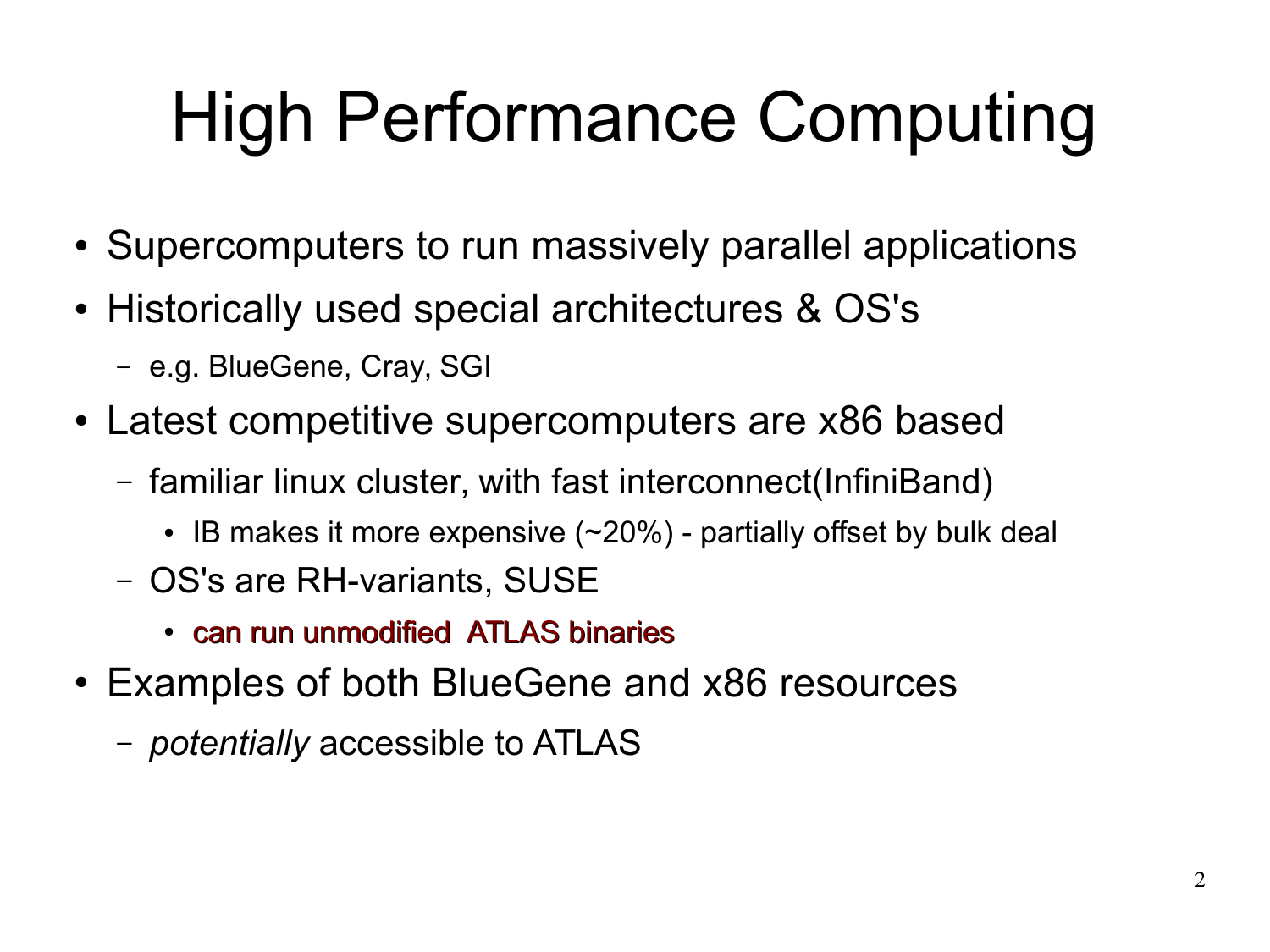## DoE funded Supercomputers



| <b>Machine</b> | <b>Cores</b>               | <b>Location</b> | <b>Notes</b>                            |
|----------------|----------------------------|-----------------|-----------------------------------------|
| Intrepid       | 164K                       | Argonne         | <b>BlueGene/P</b><br>850 MHz PPC<br>450 |
| Mira           | 768K                       | Argonne         | BlueGene/Q<br>1.6 GHz PPC A2            |
| Hopper         | 153K                       | <b>NERSC</b>    | <b>AMD Opteron</b>                      |
| Edison         | $10K \rightarrow 83K$      | <b>NERSC</b>    | <b>Intel Sandy</b><br><b>Bridge</b>     |
| Carver         | 10K                        | <b>NERSC</b>    | Intel Xeon X5550                        |
| Titan          | 299K<br>$(+299K)$<br>GPUs) | Oak Ridge       | <b>AMD Opteron</b><br>+Nvidia Tesla     |

Works out to about 7 billion 2GHz x86-equivalent CPU-hours/year ~ factor 7 of ATLAS capacity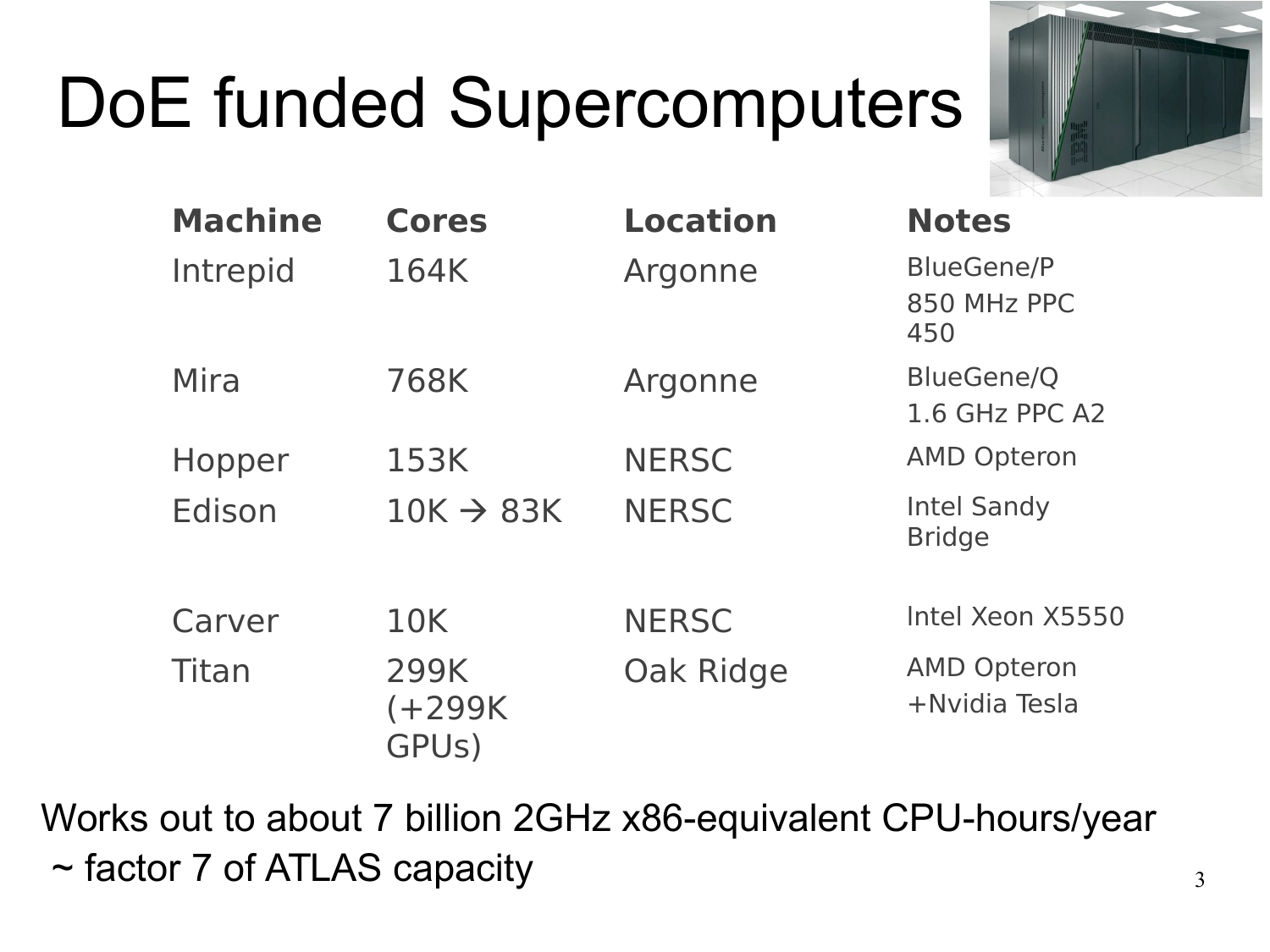### x86 Resource **Examples**

• SuperMUC, Munich



- 155,000 Sandy Bridge cores, 2.8M HS06
	- ATLAS 2013 T1/2 pledges  $\sim$  730K HS06
- Suse Enterprise Linux 11, 2GB/core
- warm water cooling
	- 40°C inlet. 70°C outlet used to heat building
- Hydra, MPP, Munich
	- 75k cores, sand and ivy bridge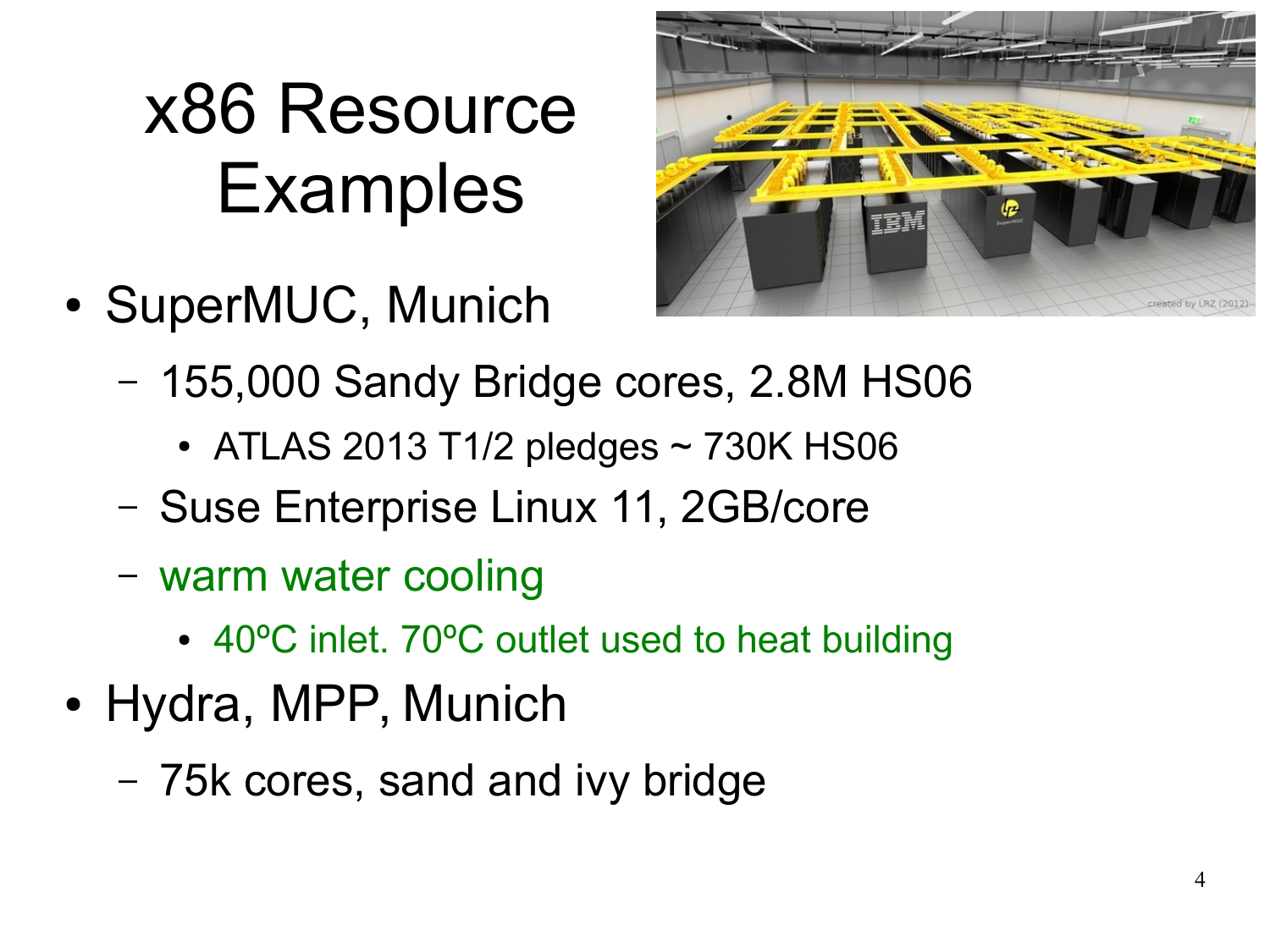## Motivation

- Funding profile flat for Run II, but computing requirements increase
	- lumi, high pile-up, generators
- HPC resources typically CS toys with general science customers
	- HEP has good science case  $\rightarrow$  allocation
- 10% cpu used for Generators
	- offload to HPC to leave Grid for data-intensive work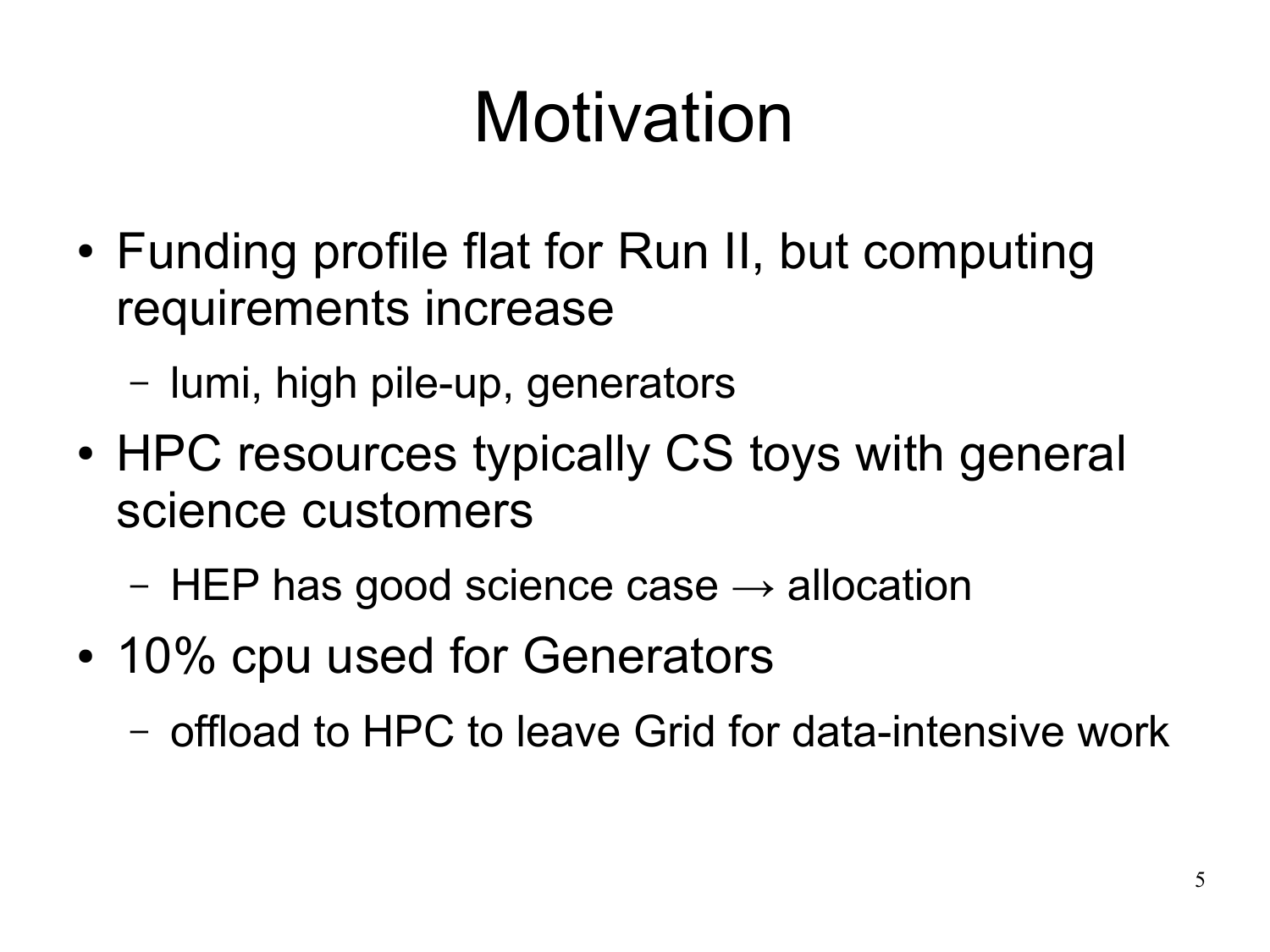## Current Usage

- HPC used for ATLAS production in NorduGrid
	- running single core jobs via ProdSys
- Semi-manual event generation on BlueGene
	- US leadership facilities
- Production integrated Geant4 on x86 based machines outside NorduGrid
	- identical method
		- administrative success rather than technical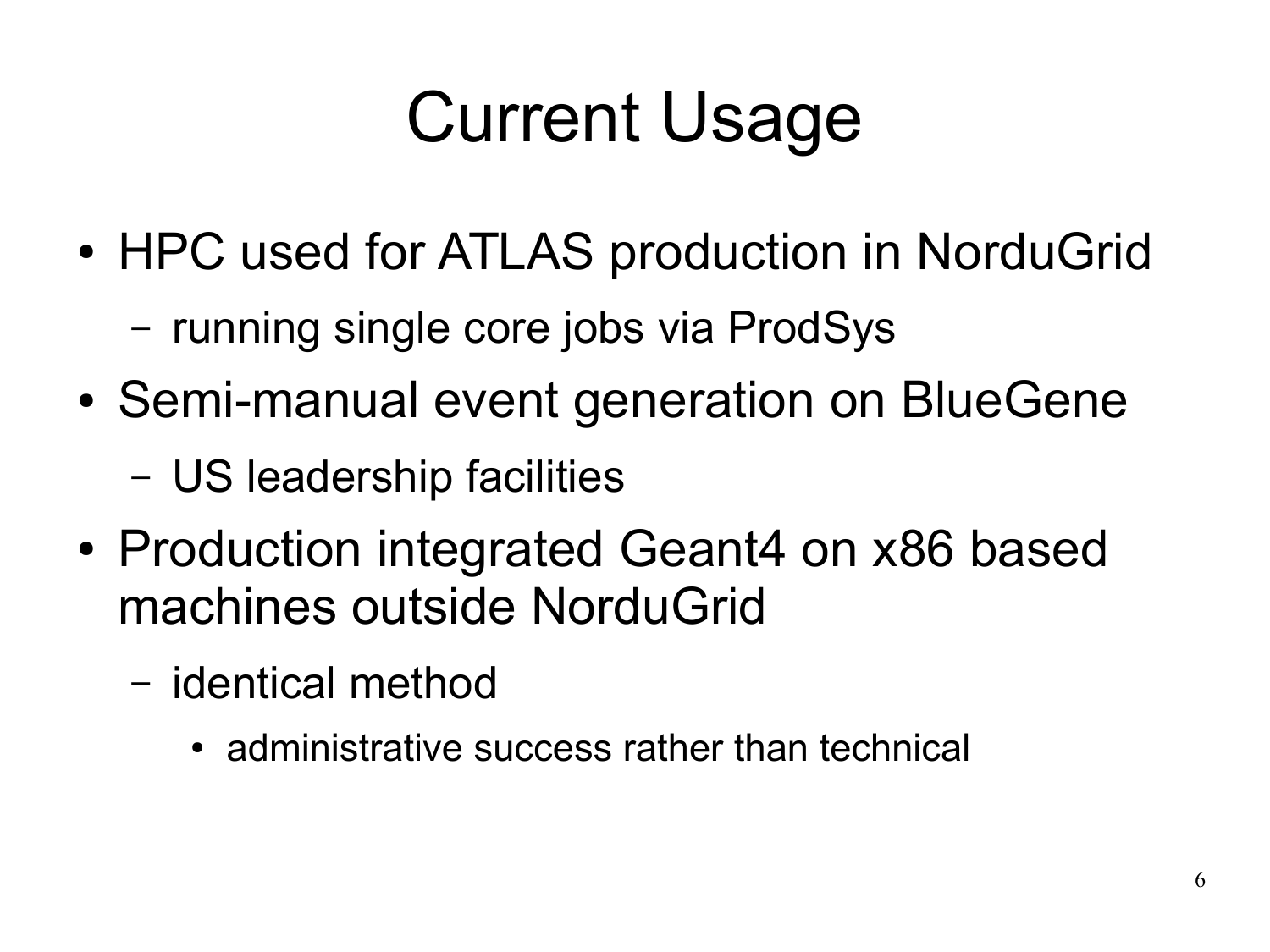# Application porting/rebuild

- Tom rebuilt some stand-alone packages on BlueGene
	- Geant4
		- no code changes.
		- difficult build environment
		- ran N03 example
	- Root
		- no code changes, but Reflex not built
		- ran some Toy MC
	- Alpgen
		- minimal code changes required
		- 80M events(4-vectors) delivered to ATLAS
			- 30mins on 2048 cores
		- would need athena format EVNTS for validation
			- cannot be done on BlueGene
			- revert to old method of pushing 4-vectors though athena

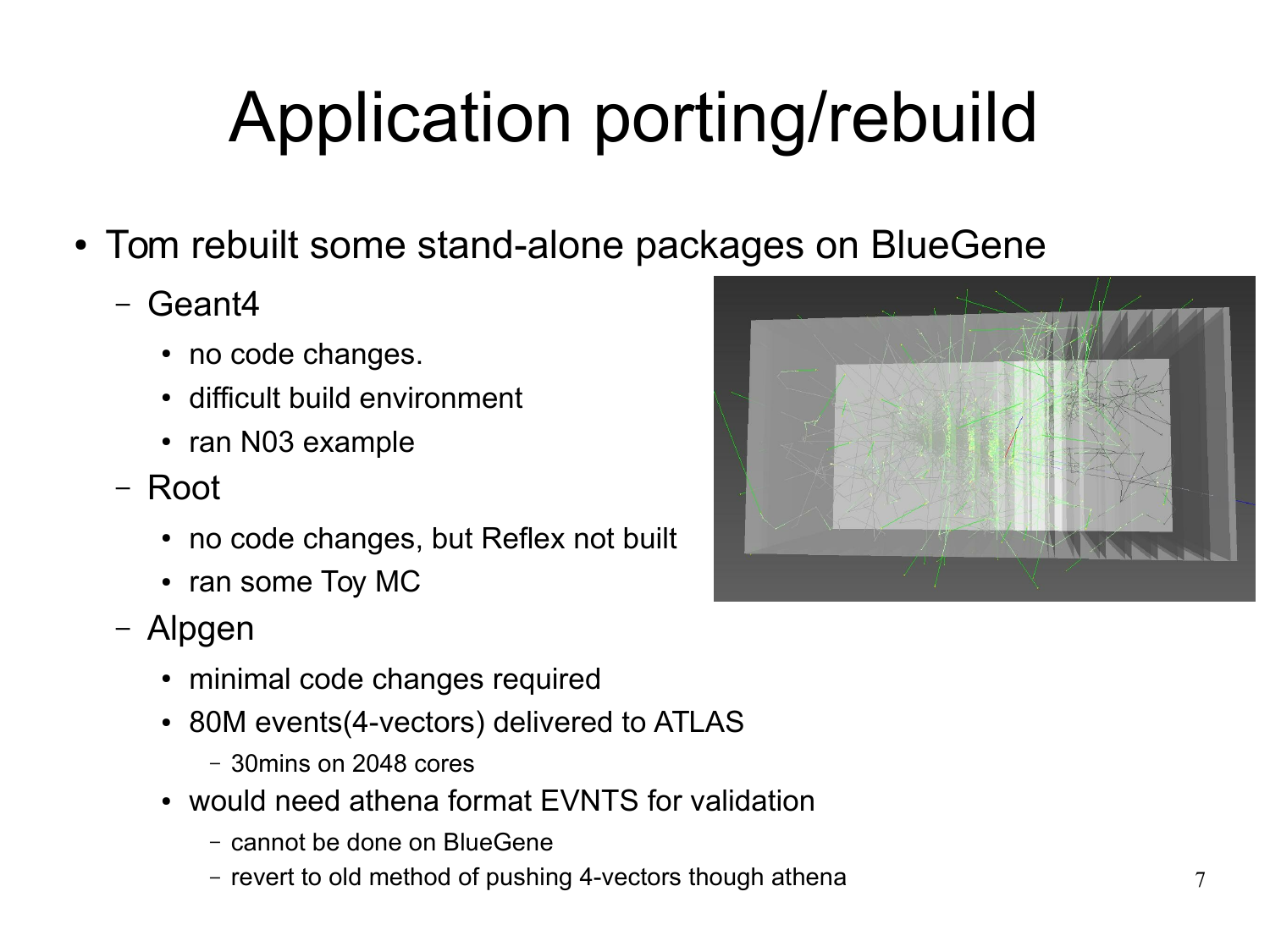### Full integration for easier x86 case

- No rebuild required
	- Athena integrated generators fine
- only need shared-FS and an edge service
	- some inbound and outbound ports open
- ARC CE gets real payload, and stages data to shared-FS
	- no grid-client, or IP needed on WNs
	- submit serial, mcore, or mpi jobs to batch(Loadleveler,slurm,..)
	- exactly how NorduGrid HPC integrated for years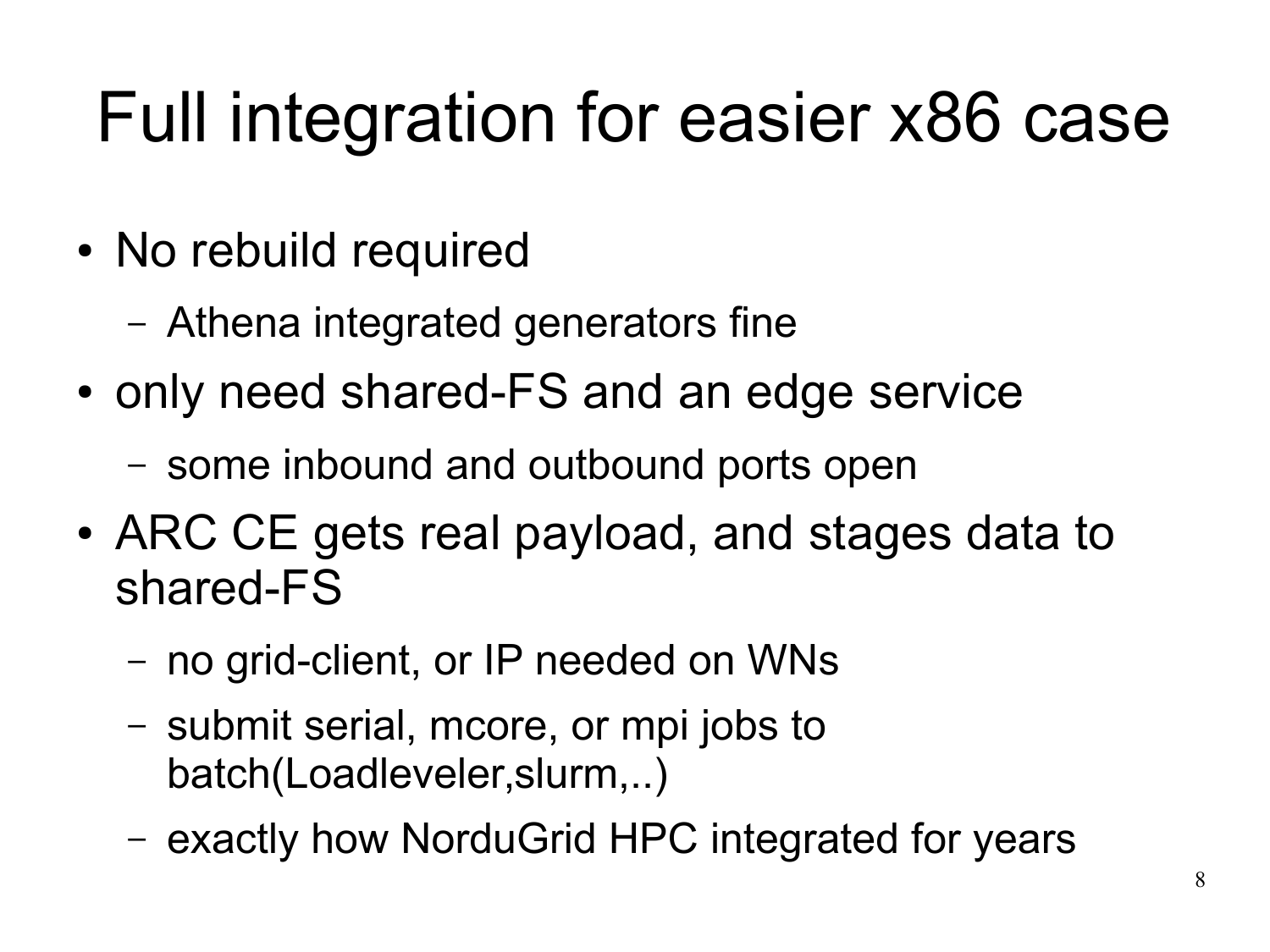# Hydra @ MPP, Munich

- Allowed ARC CE, batch and shared FS access
	- so integrated into production system
	- running MCORE AthenaMP sim
- ATLAS invited to backfill
- potential allocation in future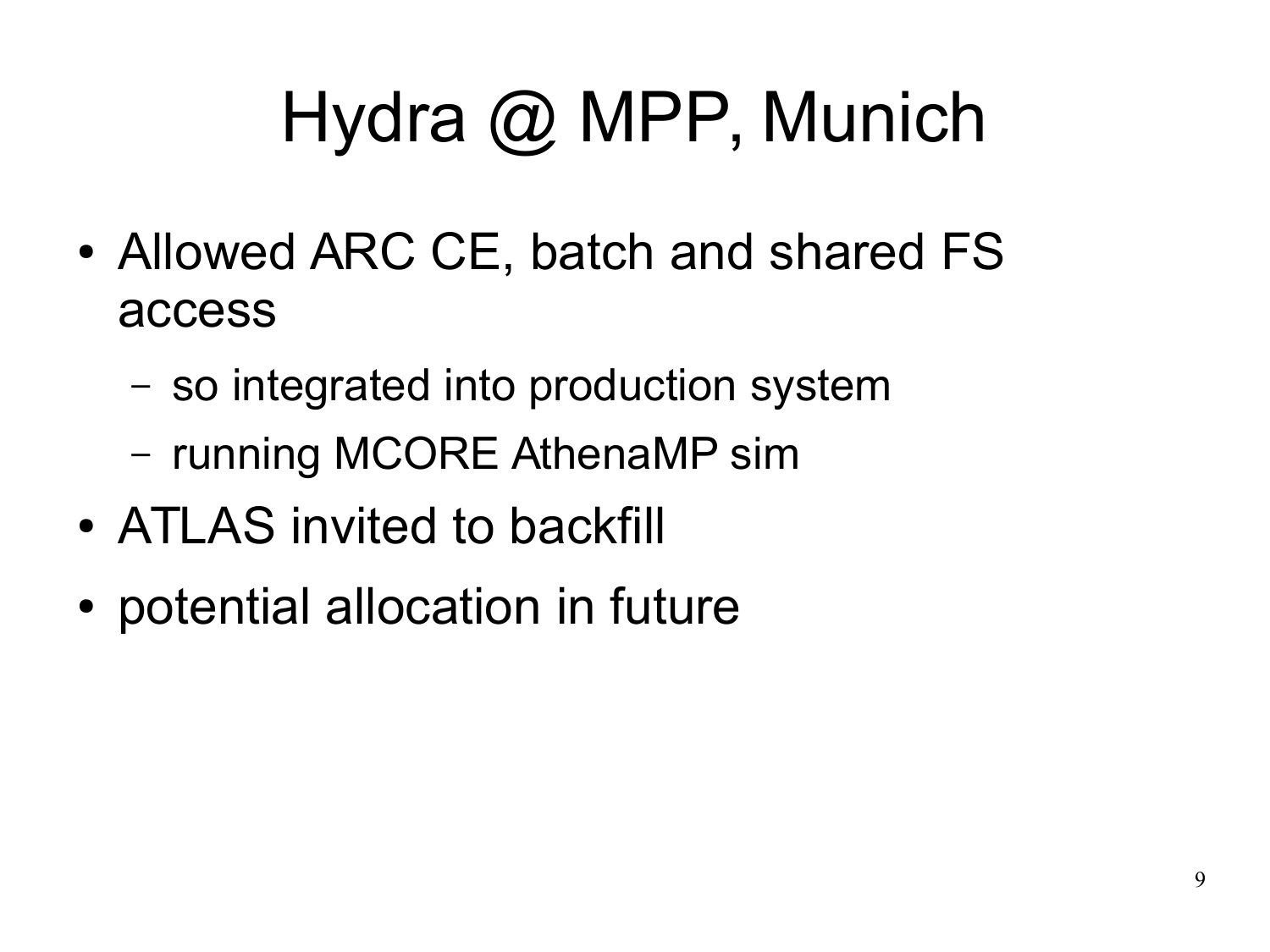## CPU allocation on HPC

#### • Application judged on

- scientific merit fine.
- need for HPC capabilities, parallel scalability
	- thus far, completely trumps scientific merit
- Three possible usage modes
	- 1.just another linux cluster run serial or whole-node
	- 2.fake parallel job
		- MPI doing nothing, eg. athenaMT
		- sub-scheduler to fill serial jobs on assigned nodes
	- 3.genuine parallel workload
		- preferably with advantage over serial equivalent
		- use of co-processors: GPU, MIC, Phi
- (2) more acceptable, to HPC people(computer scientists), but worse than (1)
	- all nodes occupied until last thread finishes
- With (3) can make an honest application
- (1) perfect for backfill, but needs attitude change from some HPC people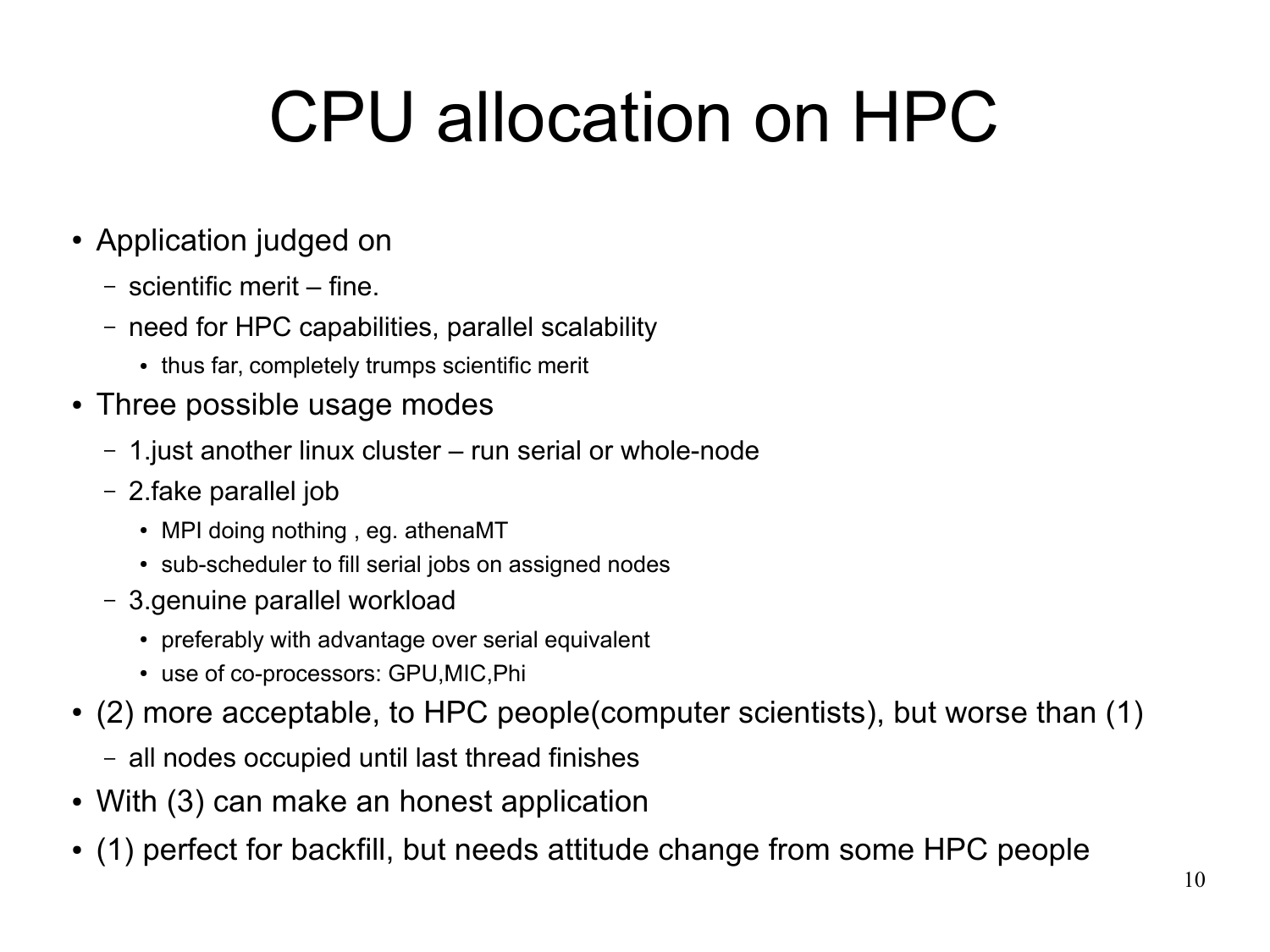## (1)Athena MP

- Use the whole-node, but no more
	- no MPI, multi-node parallel job
- Fork after initialization to share RAM
	- forked processes split events between them
- Keep them short to take advantage of backfill
- Slightly worse throughput than serial
	- but advantages
		- scaling for multi-core cpus: sw access, in/out files
		- fewer files(for DDM), less merging
		- minimum requirement for HPC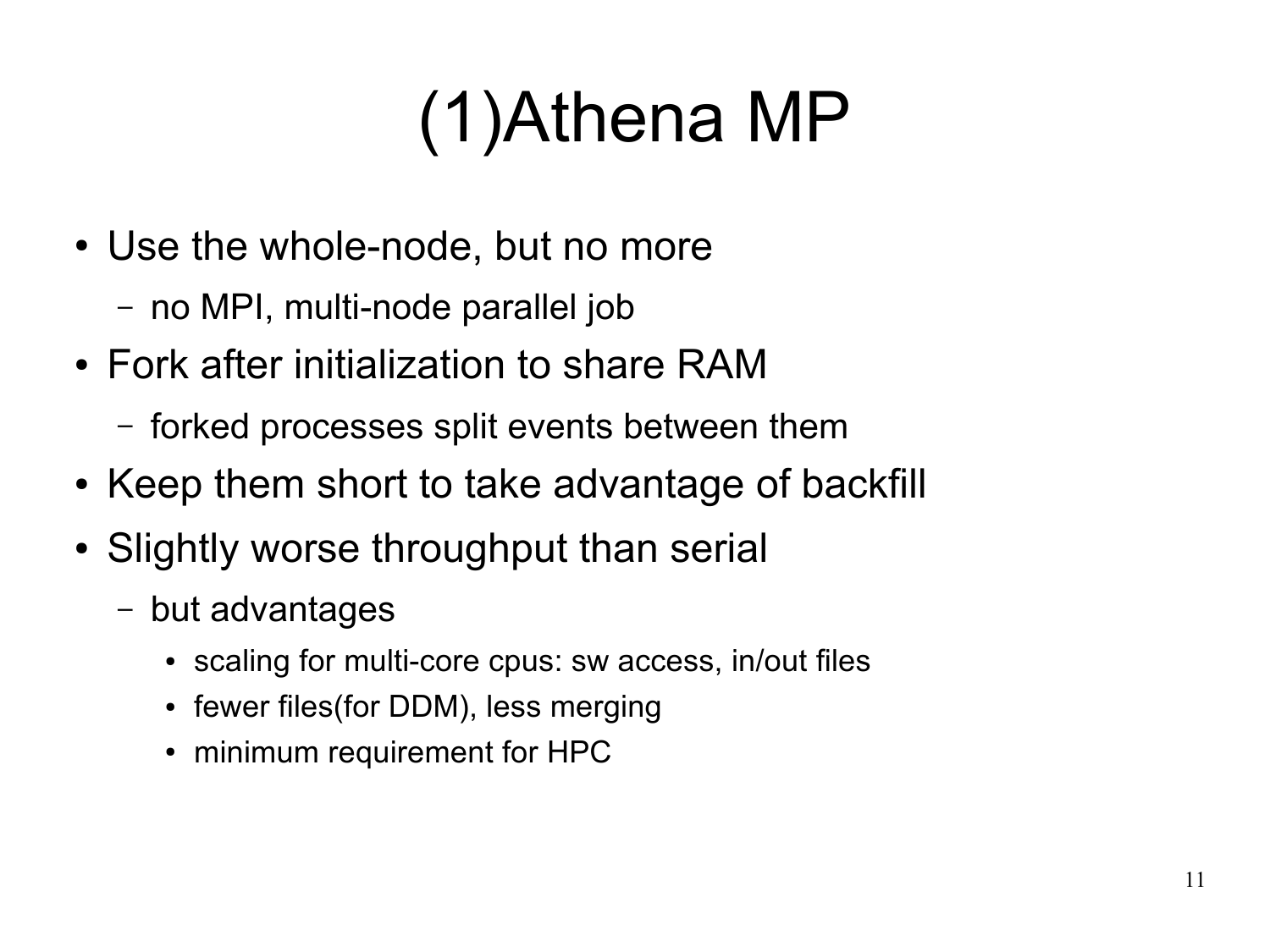## (2)GEANT MT

- Multi-threaded Geant processes single event in multiple threads
	- can use co-processor threads
- Possible to run with mpi
	- fake no communication between nodes
- Speed comparison with AthenaMP?
	- only wins with co-processor?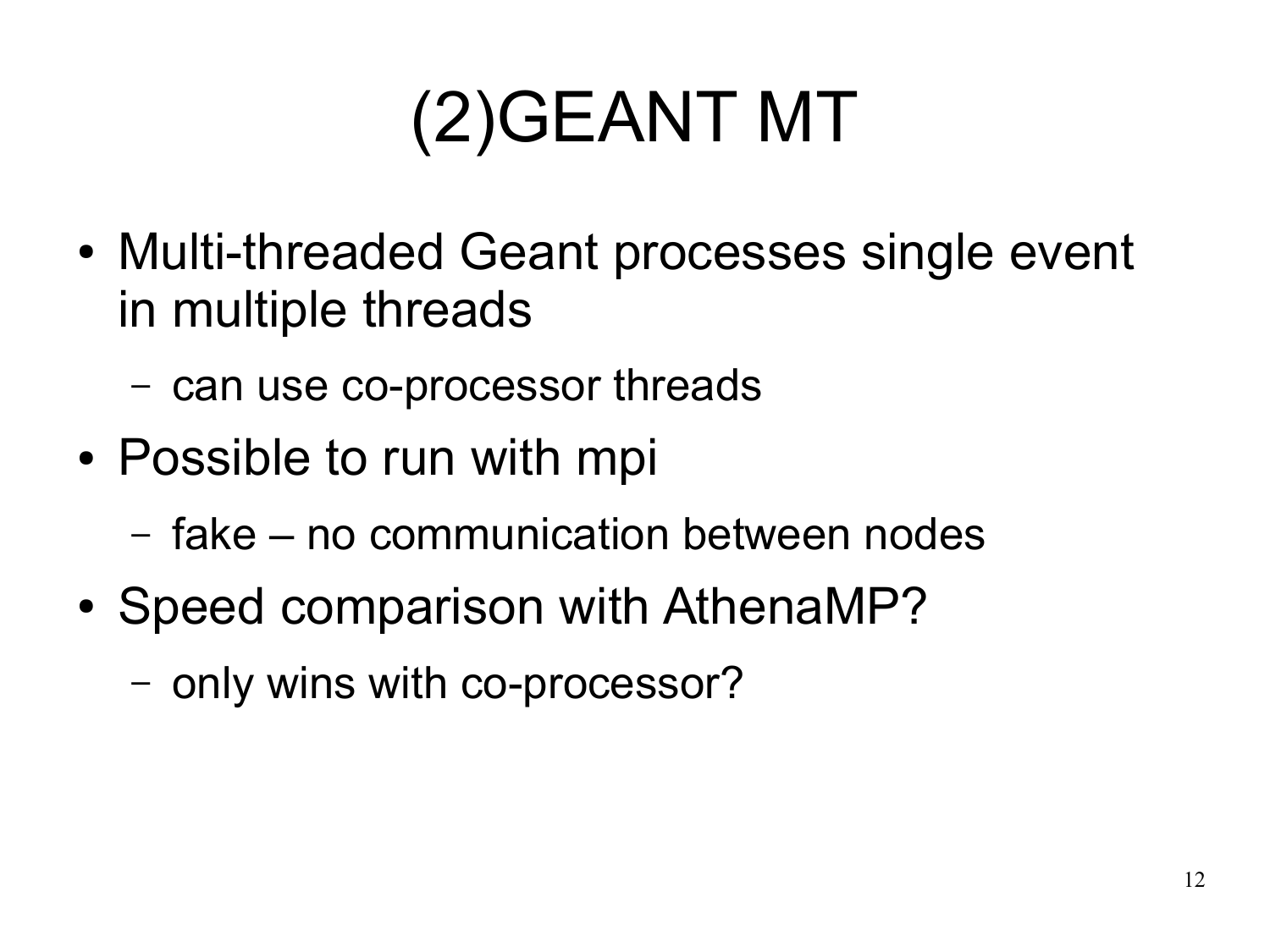# (3)Genuine parallel HPC apps

- Sherpa MPI
	- current production serial jobs loads manually created integration result
	- MPI parallelizes integration step
		- some minimal MPI really needed
- On HPC, could also generate events across same nodes
	- would not need MPI, but increases cpu shifted to HPC
		- can sell this to HPC people
	- not clear #nodes useful for integration is same as needed for generation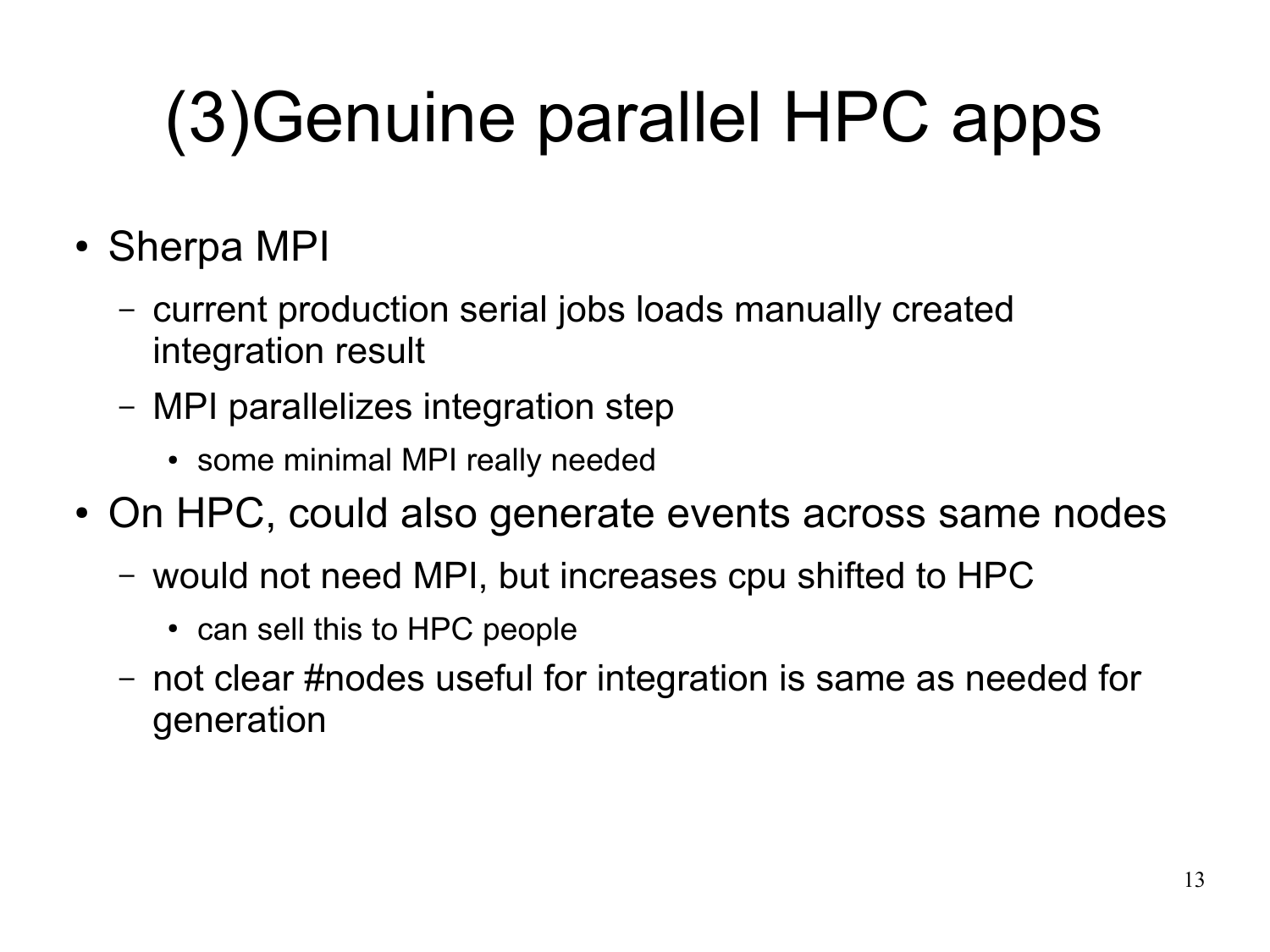### Automate Integration step

- Understand from Frank that manual step is bottleneck
- Propose to put this into ProdSys
	- task request, trf, store integration result
	- support whole node and MPI parallel
		- # nodes depends on process
	- some ProdSys work to allow mpi jobs
- Possibility to ssh to HPC and run script (created by ProdSys
	- some HPC may not allow gatekeeper(ARC CE)
	- manual but
		- scripted
		- not Frank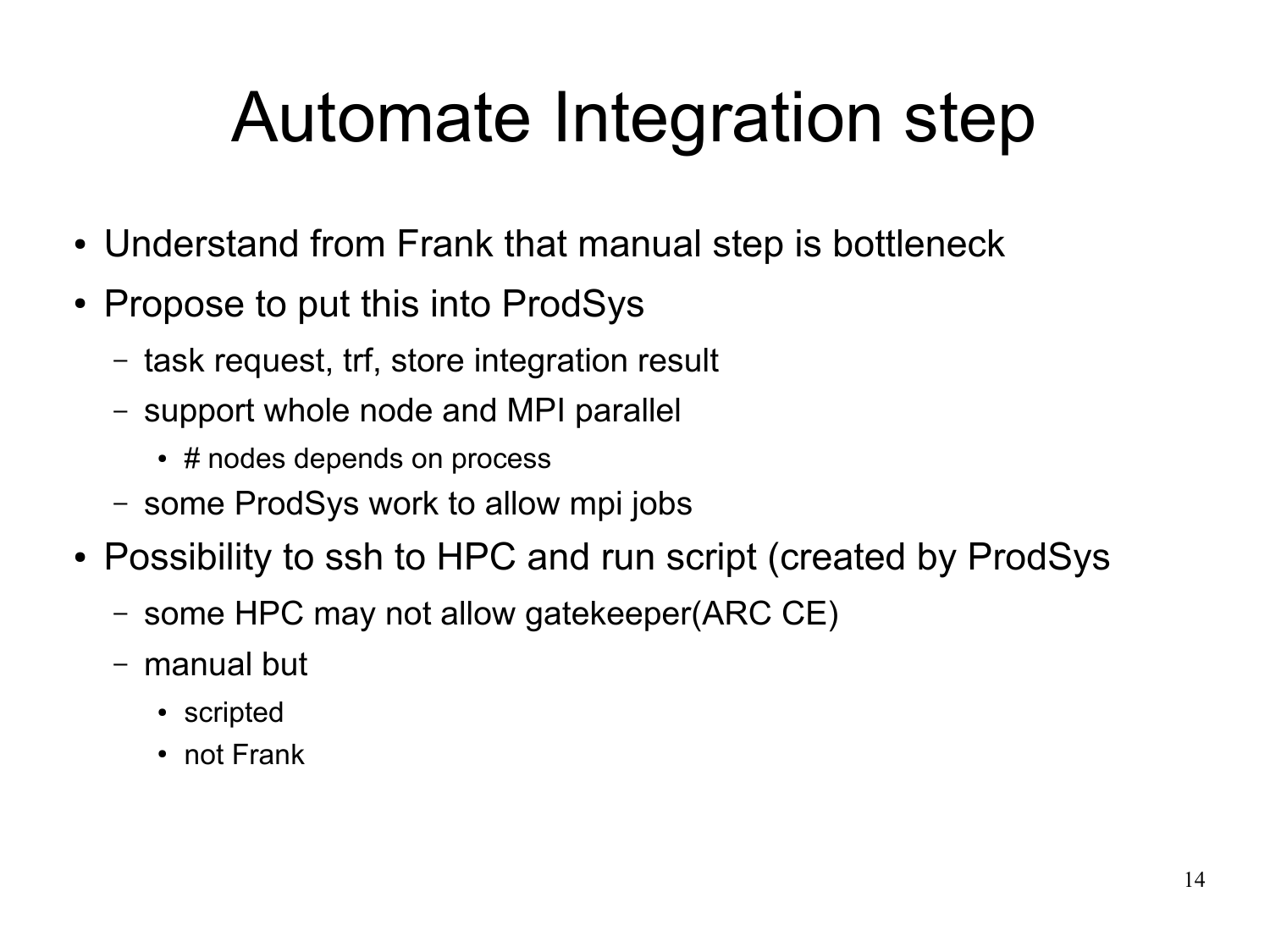## (3)Fantasy G4

- Could we have genuinely parallel G4 with advantage over serial?
	- single thread responsible for one or more volumes
	- MPI passes 4-vectors between threads, as particles traverse volumes
	- supercomputer mimics detector, process whole event in parallel
- Any benefit over MP/MT?
	- depends if initializing a volume uses significant resources
	- maybe some volumes handled on co-processors
- Maybe some completely different way to take advantage of HPC capabilities for G4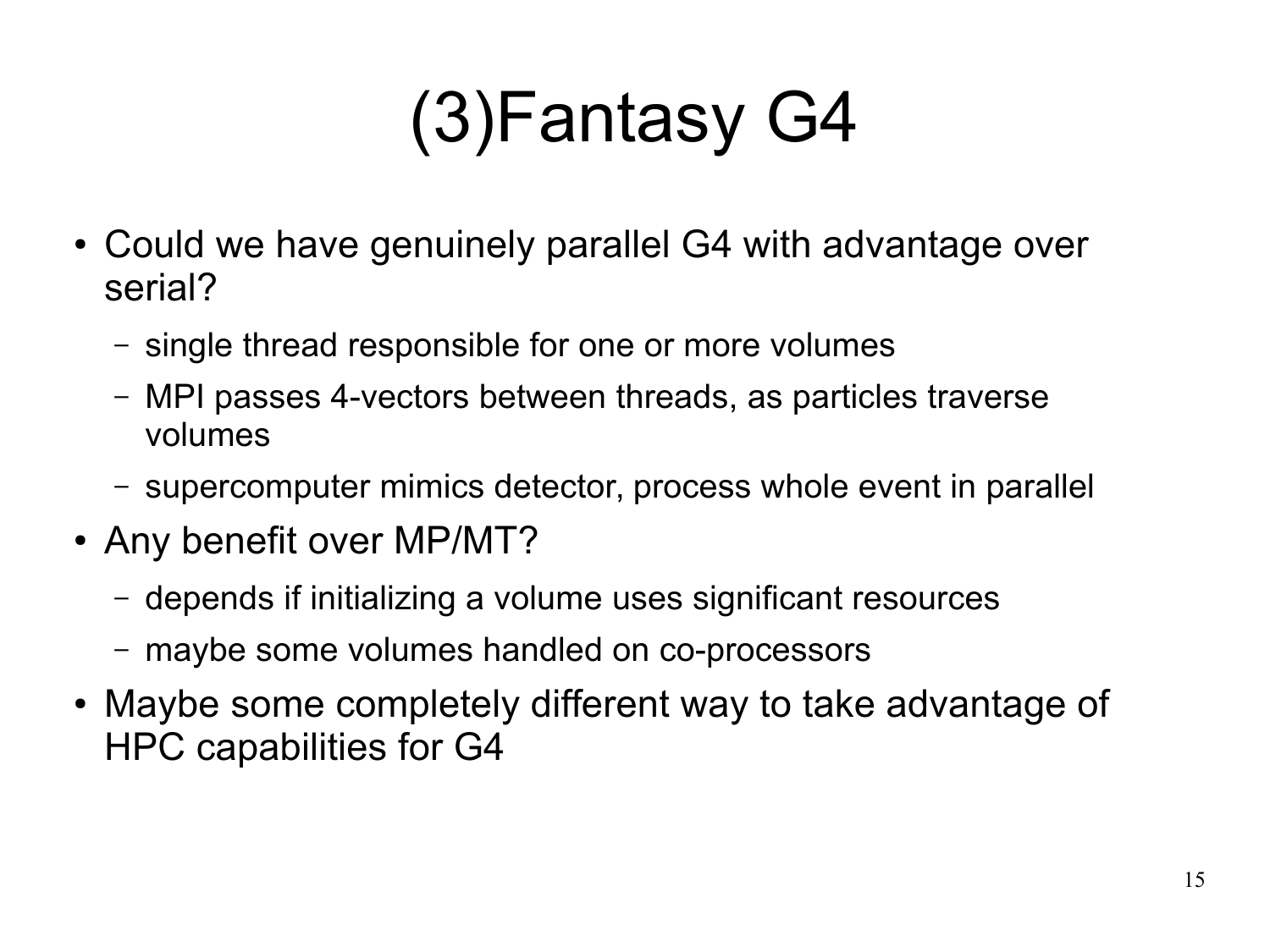## (3)Fantasy G4

- G4 contact confirms it is fantasy BTW!
	- Geant V, for vectorization, is current dev path
	- leave slide in as example. There may be some other crazy scheme to take advantage of HPC capabilities.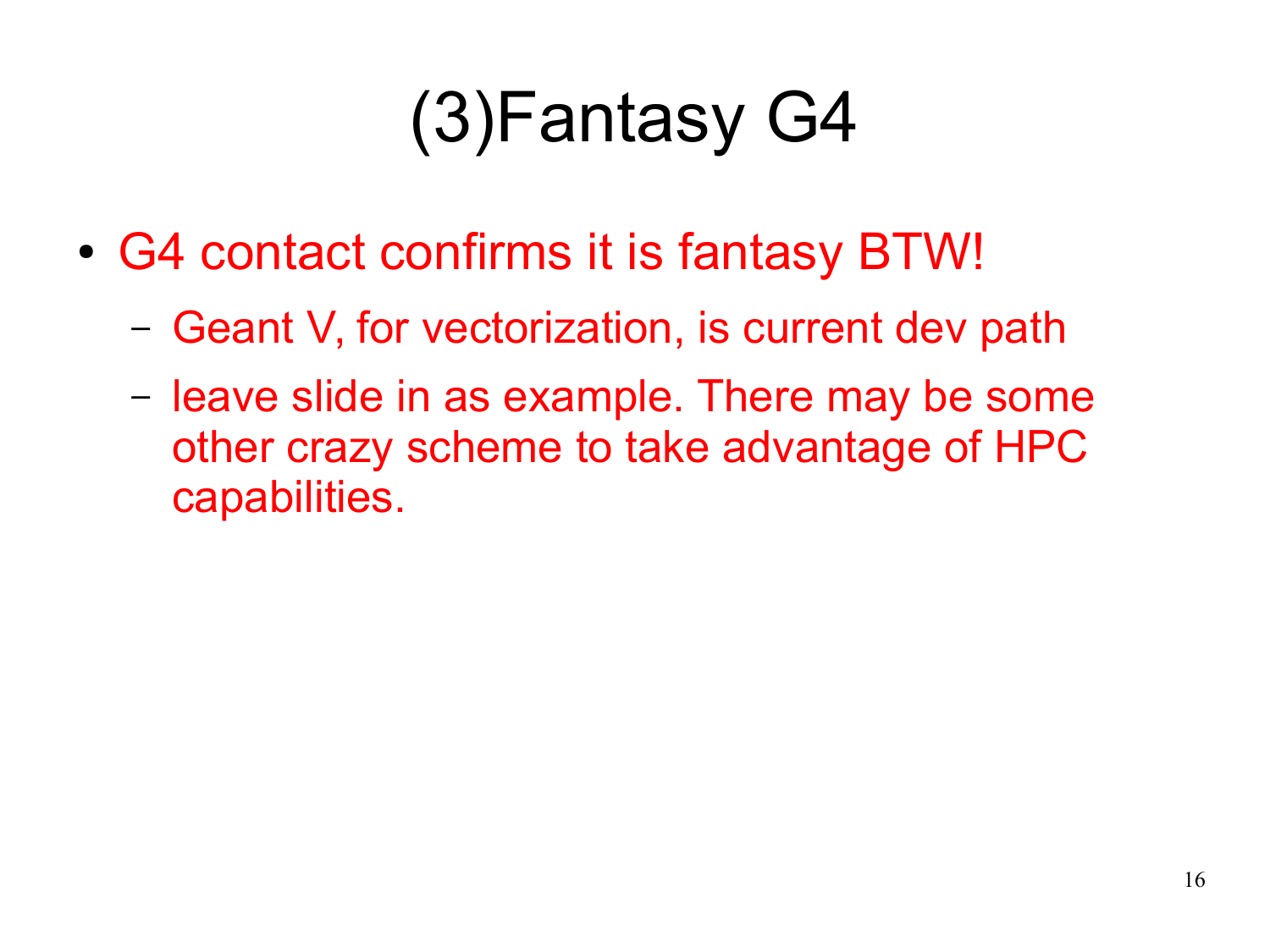## Wishlist for any HPC app

- Benefits from HPC capabilities
	- MPI, GPU, Phi, MIC
- Flexible job shape
	- number of nodes vs. time
		- short fat job or long thin, might fit scheduling hole best
		- assumes predictable run time
- High-level checkpointing
	- batch can stop and restart task
- Preemptable with minimal loss
	- event server pull and process single event, store output